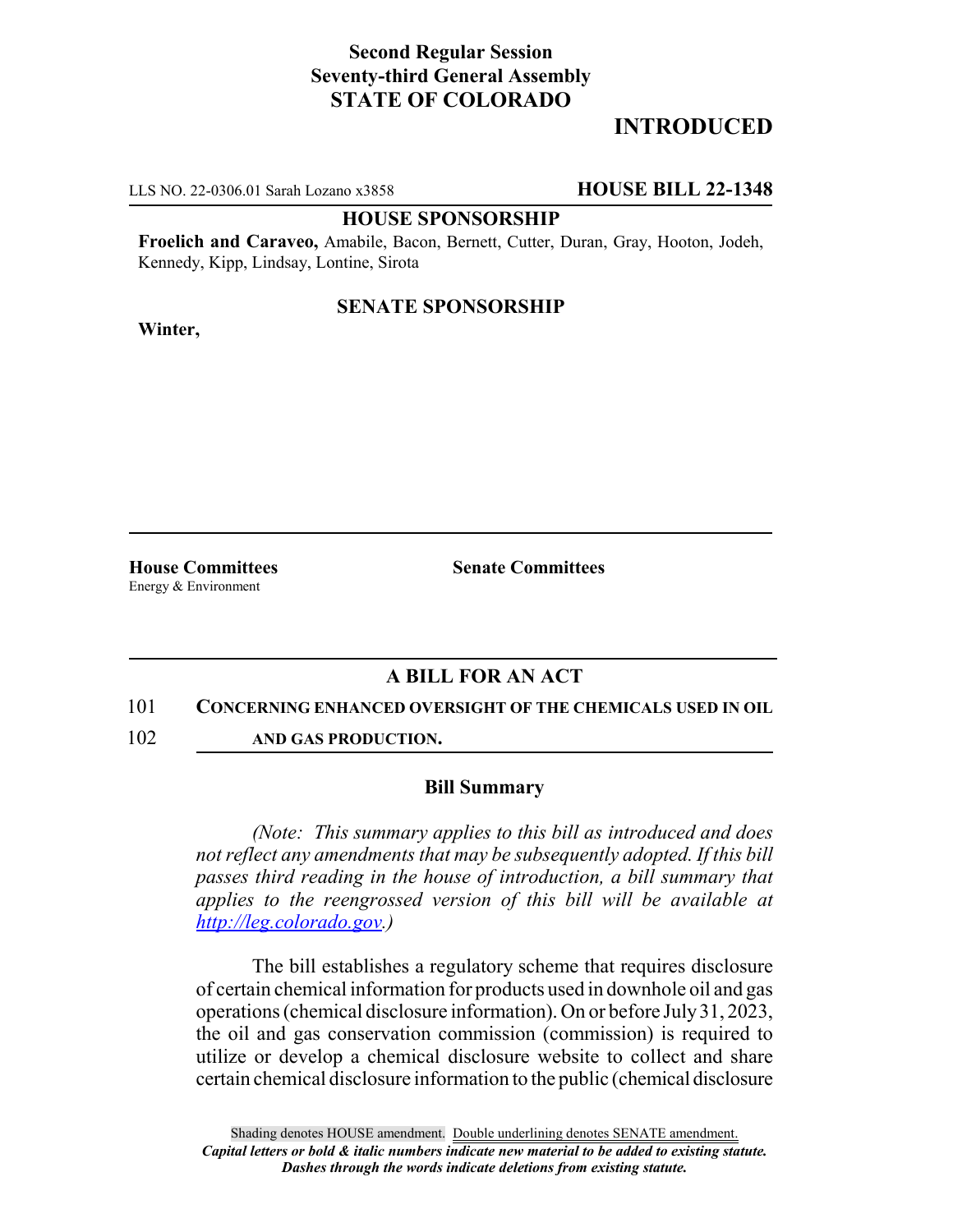website).

On and after July 31, 2023, a manufacturer that sells or distributes a chemical product for use in underground oil and gas operations (downhole operations) in the state must disclose to the commission:

- The trade name of the chemical product;
- ! A list of the names of each chemical used in the chemical product;
- The estimated amount of each chemical used in the chemical product; and
- ! A description of the intended purpose of the chemical used in the chemical product.

The manufacturer must also provide the commission with a declaration that the chemical product contains no intentionally added perfluoroalkyl or polyfluoroalkyl chemicals.

For manufacturers that were already selling or distributing a chemical product for use in downhole operations in the state before July 31, 2023, the disclosure and declaration must be made at least 30 days before July 31, 2023. For manufacturers that begin to sell or distribute a chemical product for use in downhole operations in the state on or after July 31, 2023, the disclosure and declaration must be made at least 30 days before the manufacturer begins selling or distributing the chemical product.

On and after July 31, 2023, an operator of downhole operations using a chemical product must disclose to the commission:

- The date of commencement of downhole operations;
- The county of the well site where downhole operations are being conducted;
- The numerical identifier assigned by the American Petroleum Institute to the well where downhole operations are being conducted; and
- The trade names and quantities of any chemical products the operator plans to use in downhole operations.

The operator must also provide the commission with a declaration that the chemical product contains no intentionally added perfluoroalkyl or polyfluoroalkyl chemicals.

For downhole operations that commenced before July 31, 2023, and that will be ongoing on July 31, 2023, the disclosure and declaration must be made at least 75 days before July 31, 2023. For downhole operations that commence on or after July 31, 2023, the disclosure and declaration must be made at least 75 days before commencement of downhole operations.

The commission will use the chemical disclosure information to create a chemical disclosure list for each well site, which will include:

! An alphabetical list of names of chemicals that will be used in downhole operations at the well site; and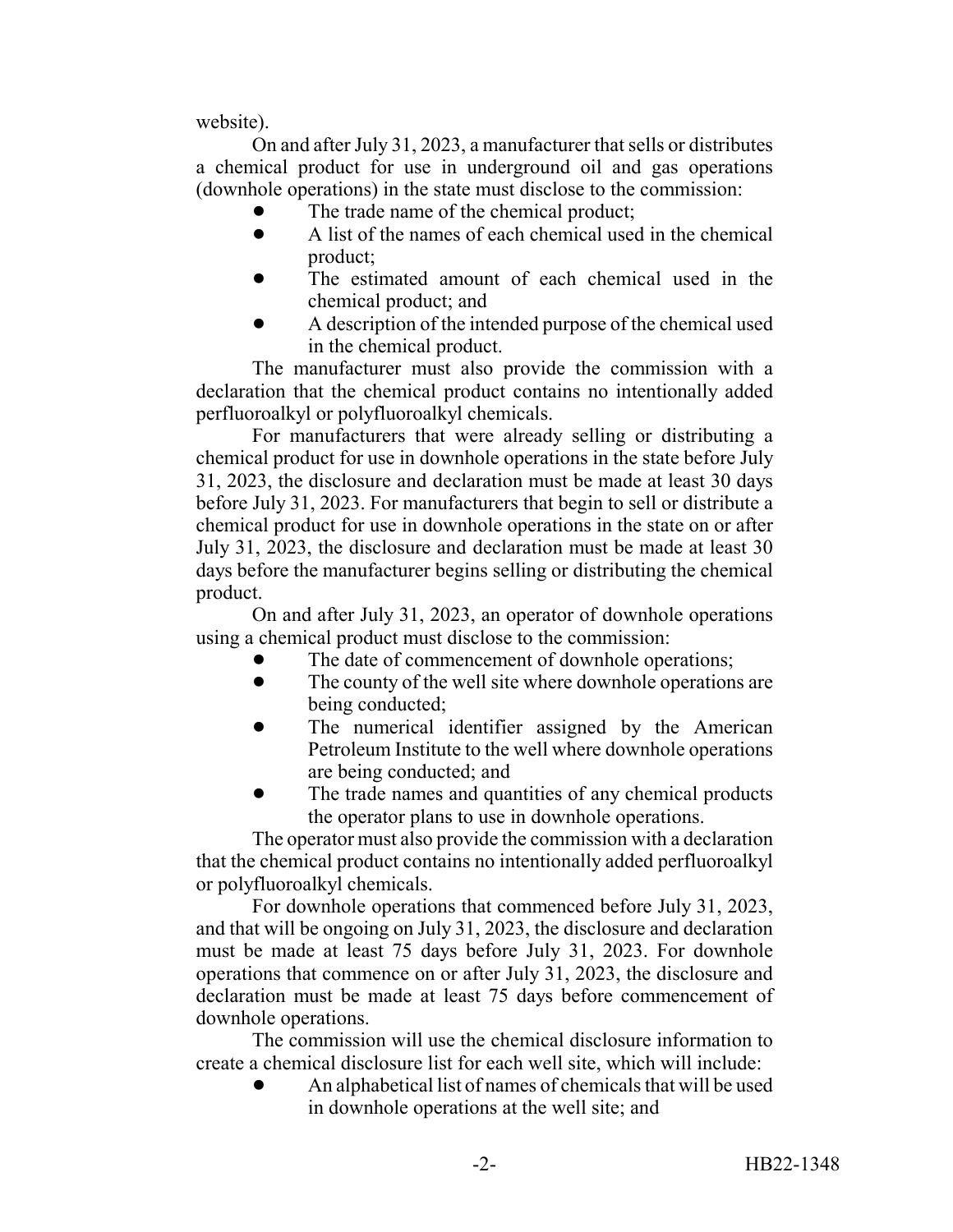The total estimated amount of each chemical that will be used at the well site.

The commission will post each chemical disclosure list on the chemical disclosure website. The commission shall provide the chemical disclosure list to the applicable operator within 7 days after the operator's disclosures.

Prior to the commencement of downhole operations, the operator is required to disclose the chemical disclosure list to communities near where downhole operations will be conducted, local public water administrators, and, if there is a high-priority habitat near where downhole operations are being conducted, the division of parks and wildlife. For downhole operations that commenced before July 31, 2023, and that will be ongoing on July 31, 2023, the disclosure of the chemical disclosure list by the operator to these entities must be made at least 60 days before July 31, 2023. For downhole operations that commence on or after July 31, 2023, the disclosure of the chemical disclosure list by the operator to these entities must be made at least 60 days before commencement of downhole operations.

If a manufacturer believes that any information that will be included on a chemical disclosure list is a trade secret, the manufacturer must file a trade secret claim with the commission. If the commission determines that the information covered by the trade secret claim constitutes a trade secret, the commission shall not include the information in any applicable chemical disclosure list.

On or before July 31, 2023, the commission must promulgate rules that set standards for the disclosure of the chemical disclosure information to:

- An officer or employee of the United States, the state, or a local government in connection with the officer's or employee's official duties;
- ! Contractors of the United States, the state, or a local government if the commission determines that the disclosure is necessary for performance of a contract or the protection of public health and safety;
- A health-care professional in connection with an emergency or with diagnosing or treating a patient; and
- In order to protect public safety, a person who is employed in public health or a scientist or researcher employed by an institution of higher education.

No later than February 1, 2025, and no later than February 1 each year thereafter, the commission shall submit and present an annual report to the general assembly based on the chemical disclosure information.

<sup>1</sup> *Be it enacted by the General Assembly of the State of Colorado:*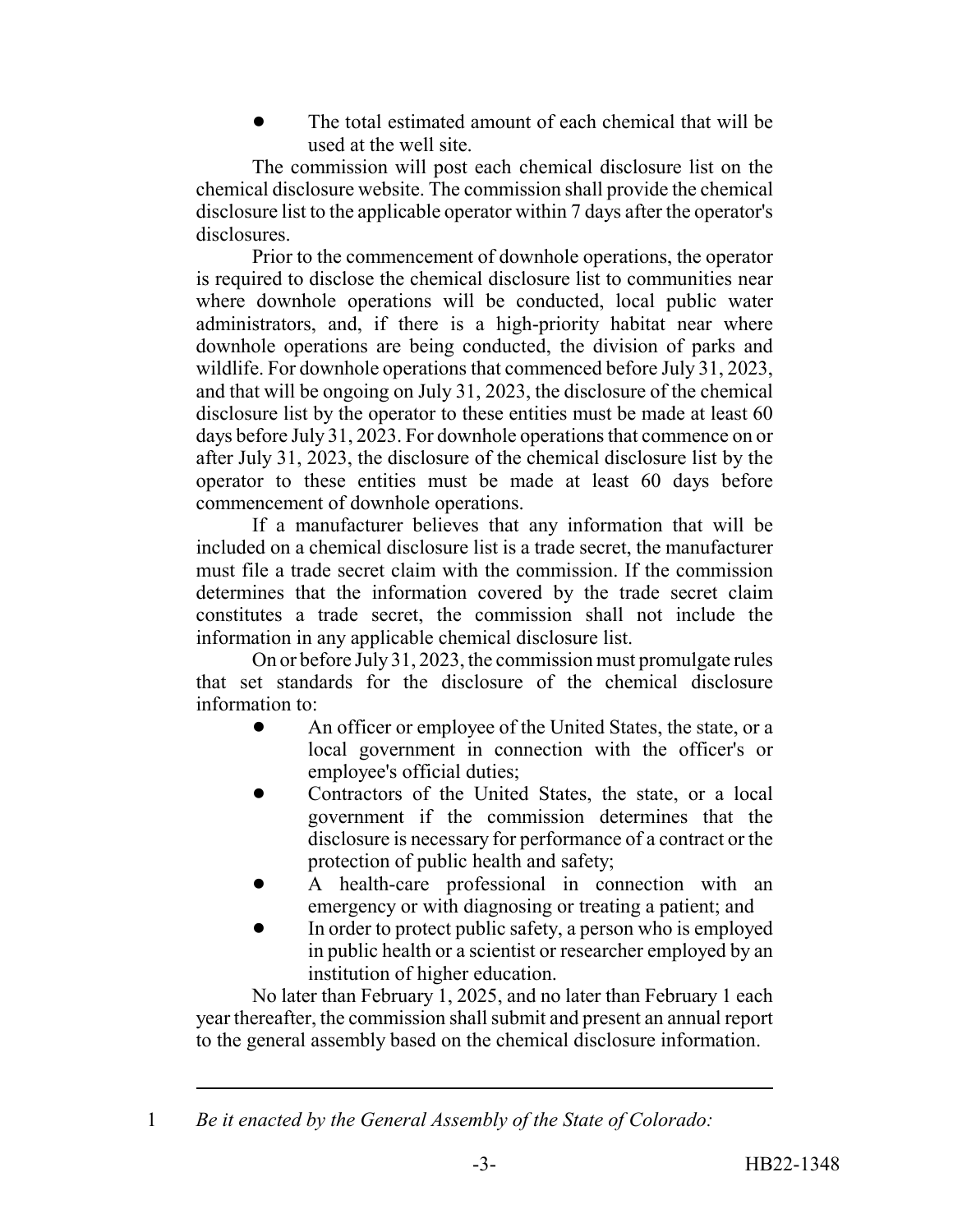- **SECTION 1. Legislative declaration.** (1) The general assembly hereby finds and declares that:
- (a) There are tens of thousands of active oil and gas wells in Colorado;
- (b) Many different types of products that contain chemical additives are used by operators during the drilling and stimulation of these wells to break up the subsurface and extract oil and gas from the ground;
- (c) While water and sand can make up the vast majority of these products, the amount of chemical additives injected into a well can add up to tens of thousands of gallons because of the amount of these products that are used during the course of an oil and gas operation;
- (d) When these chemical additives are injected into a well, there is a high risk of contamination to nearby groundwater or surface water; and
- (e) Some chemicals used in chemical products, such as perfluoroalkyl and polyfluoroalkyl chemicals and biocides, have high aquatic toxicity and can be incredibly harmful to human health and the environment.
- 

(2) The general assembly further finds and declares that:

- (a) Even though exposure to these chemical additives poses a danger to public health and the environment, scientists, state and local regulators, and the public lack full access to information about the chemical additives used in oil and gas production in the state;
- (b) While Colorado requires the reporting of certain chemical information for products that are used in hydraulic fracturing (fracking) operations for input into a third-party database, there are broad exemptions allowed for chemical information that is deemed proprietary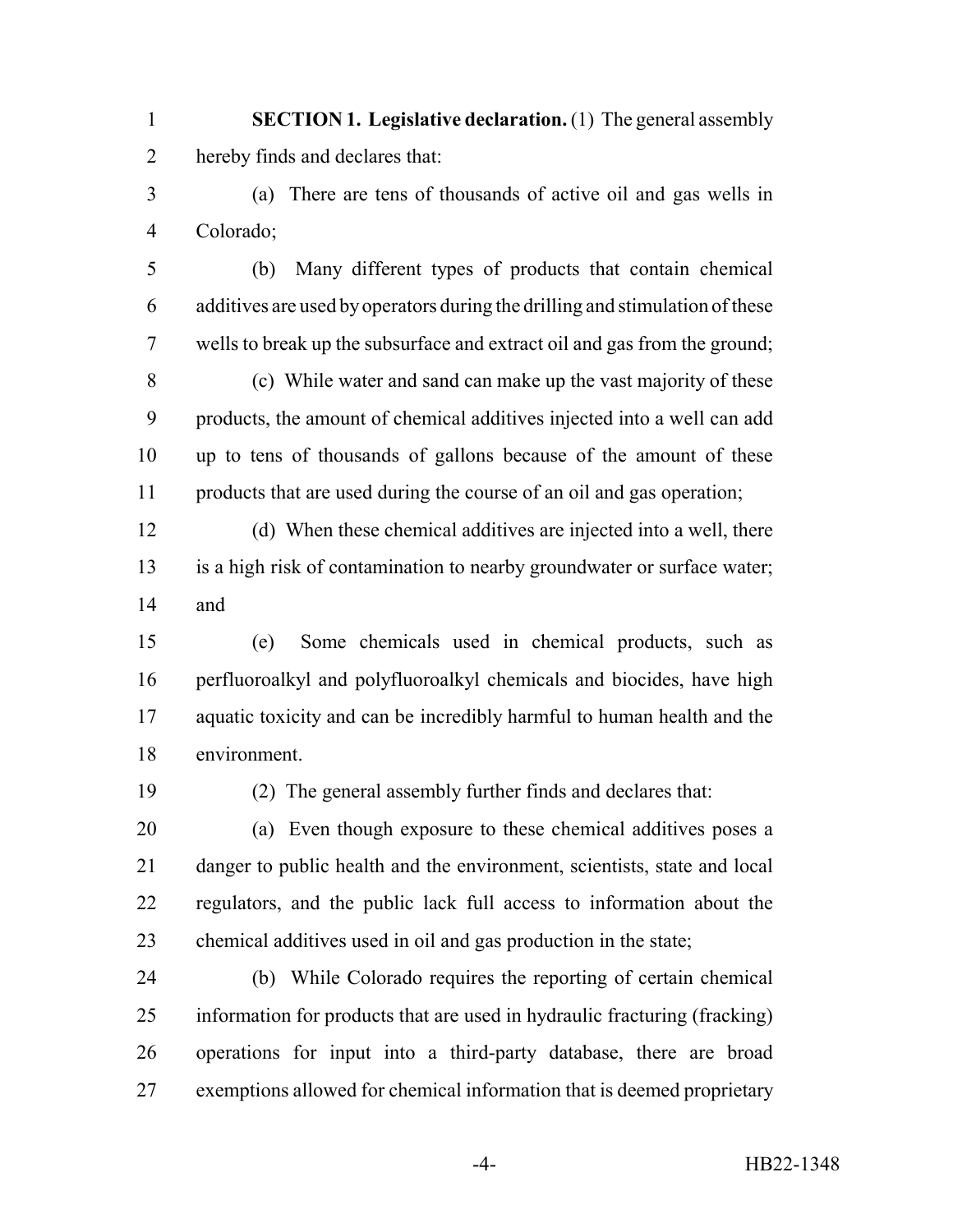or confidential by the operator or supplier of a product;

 (c) In recent years, thousands of operators who conduct fracking operations have used trade secrecy claims to avoid disclosing information about the chemicals that they use in their operations;

 (d) Operators and suppliers of the products often do not have knowledge of the chemical information that they are required to report to the state;

 (e) As a result of the amount of trade secrecy claims and the operators' and suppliers' lack of knowledge of specific chemical information, information about the chemical additives that are used in fracking operations in the state is vastly underreported;

 (f) Greater transparency regarding chemical use in oil and gas production is urgently needed and can be achieved by:

 (I) Requiring manufacturers, rather than operators and suppliers, to disclose information about chemicals that are used in oil and gas production in the state;

 (II) Requiring the Colorado oil and gas conservation commission to gather the chemical information so that the disclosure of specific chemical information can be separated from the trade name of a product, which will thereby protect any proprietary information; and

 (III) Ensuring that disclosure of the chemical information to the state, to local governments, and to schools and communities in close proximity to oil and gas operations occurs before the use of the products in oil and gas operations; and

 (g) A full inventory of the chemicals used in oil and gas production will:

(I) Assist state agencies, local governments, health-care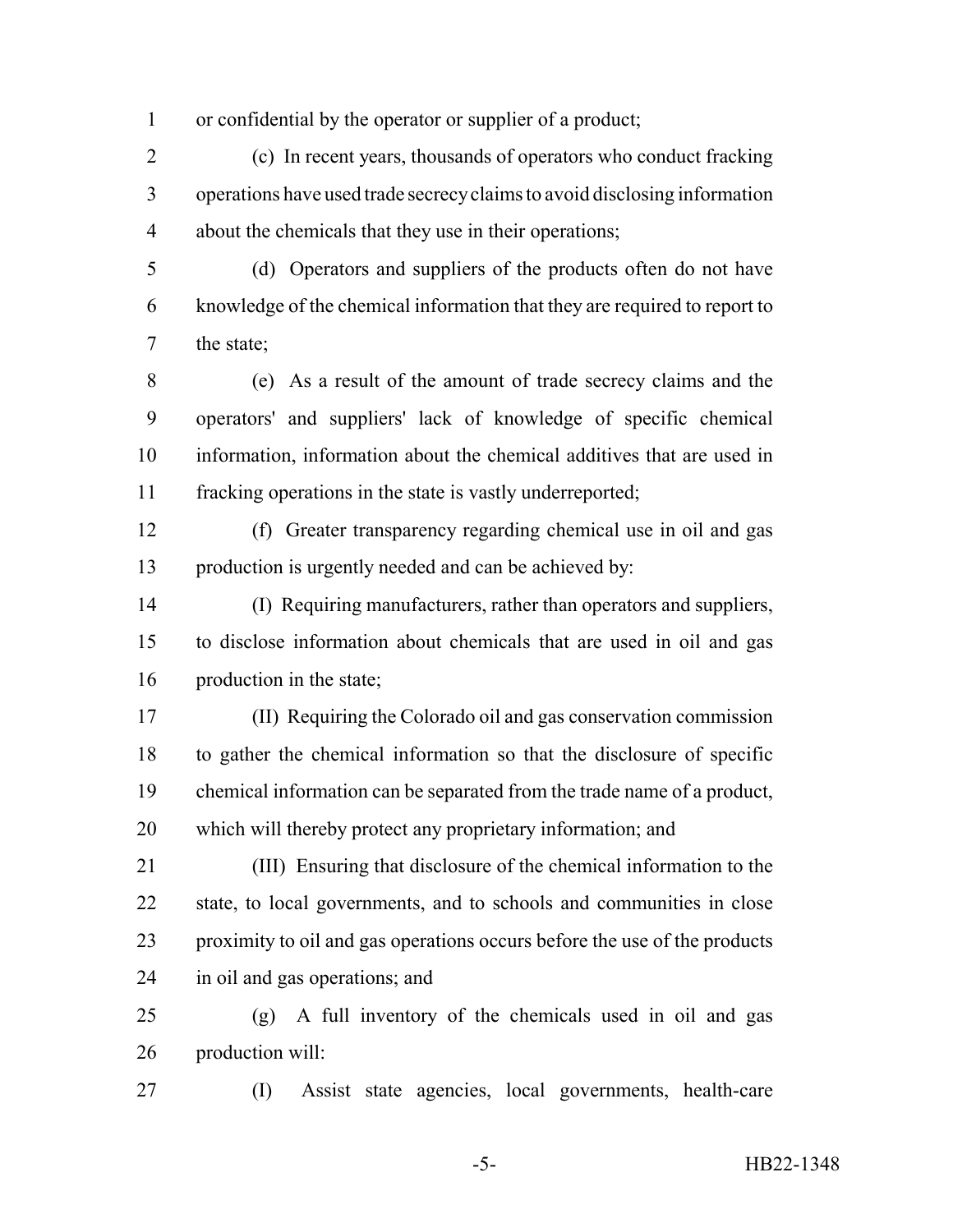professionals, public health officials, and scientists in determining if highly hazardous chemicals are being used in oil and gas production;

 (II) Alert Coloradans to potential exposures to highly hazardous chemicals prior to their use; and

 (III) Encourage the manufacturers and users of products that contain highly hazardous chemicals to use less toxic alternatives in future products and oil and gas operations.

 (3) Therefore the general assembly determines and declares that the state should enact a regulatory scheme that provides full disclosure of the chemicals that are being deposited into the environment through oil and gas production because:

 (a) Coloradans have the right to know what chemicals are being deposited into the environment where they live, work, and recreate; and (b) State and local governments and regulators need this chemical information to adequately protect the people, water systems, wildlife, and environment of Colorado.

 **SECTION 2.** In Colorado Revised Statutes, **add** 34-60-132 as follows:

 **34-60-132. Disclosure of chemicals used in downhole oil and gas operations - chemical disclosure lists - community notification - trade secret information - disclosure of chemical information to governmental agencies, health-care professionals, and scientists - reports - definitions - rules - repeal.** (1) AS USED IN THIS SECTION, UNLESS THE CONTEXT OTHERWISE REQUIRES:

 (a) (I) "ADDITIVE" MEANS A CHEMICAL OR COMBINATION OF CHEMICALS ADDED TO A BASE FLUID FOR USE IN A HYDRAULIC FRACTURING TREATMENT.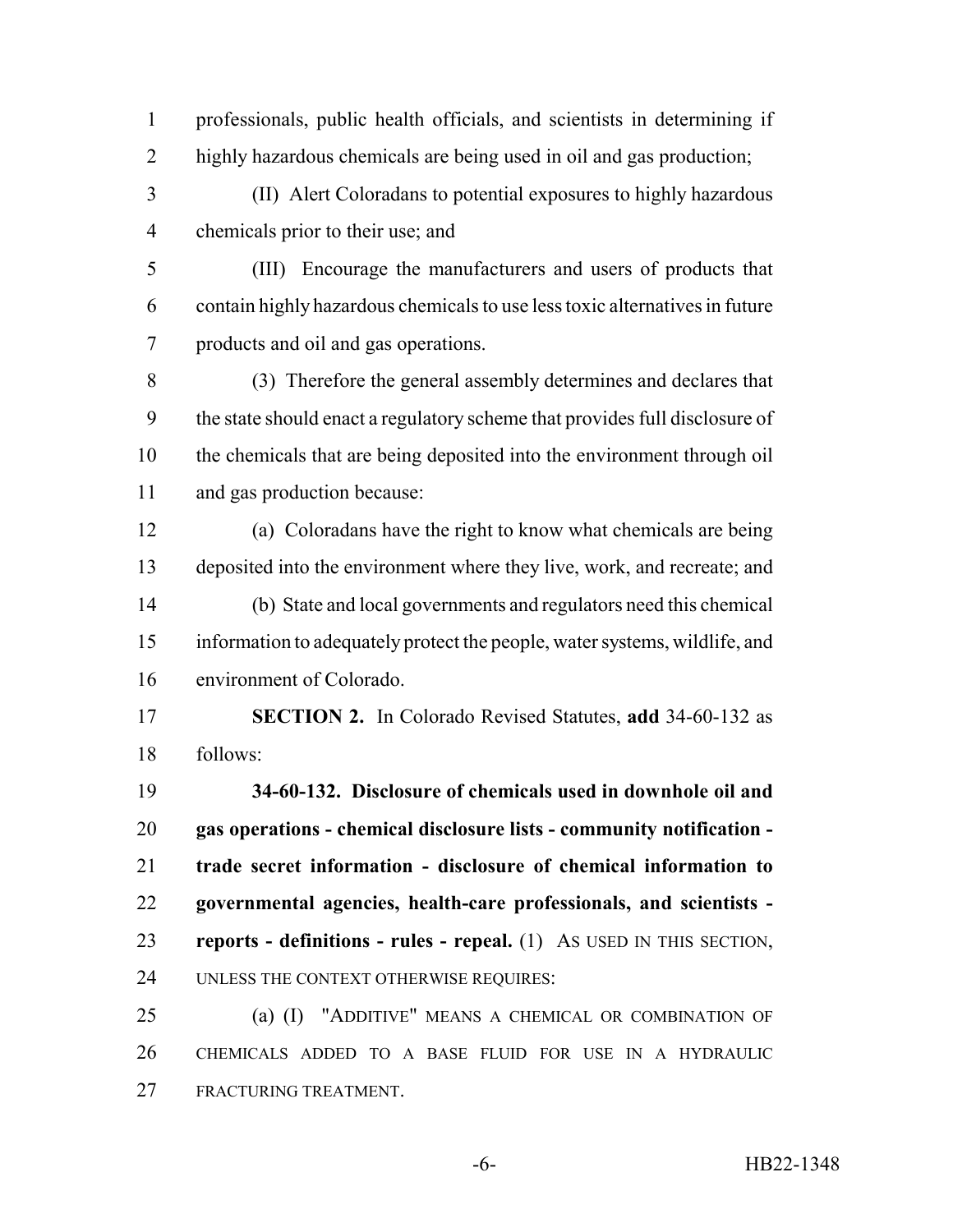(II) "ADDITIVE" INCLUDES PROPPANTS.

 (b) "BASE FLUID" MEANS THE CONTINUOUS PHASE FLUID TYPE, SUCH AS WATER, USED IN A HYDRAULIC FRACTURING TREATMENT.

 (c) "CHEMICAL" MEANS ANY ELEMENT, CHEMICAL COMPOUND, OR MIXTURE OF ELEMENTS OR CHEMICAL COMPOUNDS THAT HAS A SPECIFIC NAME OR IDENTITY, INCLUDING A CHEMICAL ABSTRACTS SERVICE NUMBER.

 (d) "CHEMICAL ABSTRACTS SERVICE NUMBER" MEANS THE UNIQUE NUMERICAL IDENTIFIER ASSIGNED BY THE CHEMICAL ABSTRACTS SERVICE TO A CHEMICAL.

 (e) "CHEMICAL DISCLOSURE INFORMATION" MEANS THE INFORMATION DISCLOSED TO THE COMMISSION UNDER SUBSECTIONS 13 (2)(a)(I) AND (3)(a)(I) OF THIS SECTION.

 (f) "CHEMICAL DISCLOSURE LIST" MEANS A LIST OF CHEMICALS THAT AN OPERATOR INDICATES THAT THE OPERATOR PLANS TO USE IN DOWNHOLE OPERATIONS AT A WELL SITE.

 (g) "CHEMICAL DISCLOSURE WEBSITE" MEANS A WEBSITE THAT IS CAPABLE OF DISPLAYING CHEMICAL DISCLOSURE LISTS AND CAN BE ACCESSED BY THE PUBLIC.

 (h) (I) "CHEMICAL PRODUCT" MEANS ANY PRODUCT THAT 21 CONSISTS OF ONE OR MORE CHEMICALS AND IS SOLD OR DISTRIBUTED FOR 22 USE IN DOWNHOLE OPERATIONS IN THE STATE.

 (II) "CHEMICAL PRODUCT" INCLUDES ADDITIVES, BASE FLUIDS, 24 AND HYDRAULIC FRACTURING FLUIDS.

 (i) "DIVISION" MEANS THE DIVISION OF PARKS AND WILDLIFE IN 26 THE DEPARTMENT OF NATURAL RESOURCES.

(j) "DOWNHOLE OPERATIONS" MEANS OIL AND GAS OPERATIONS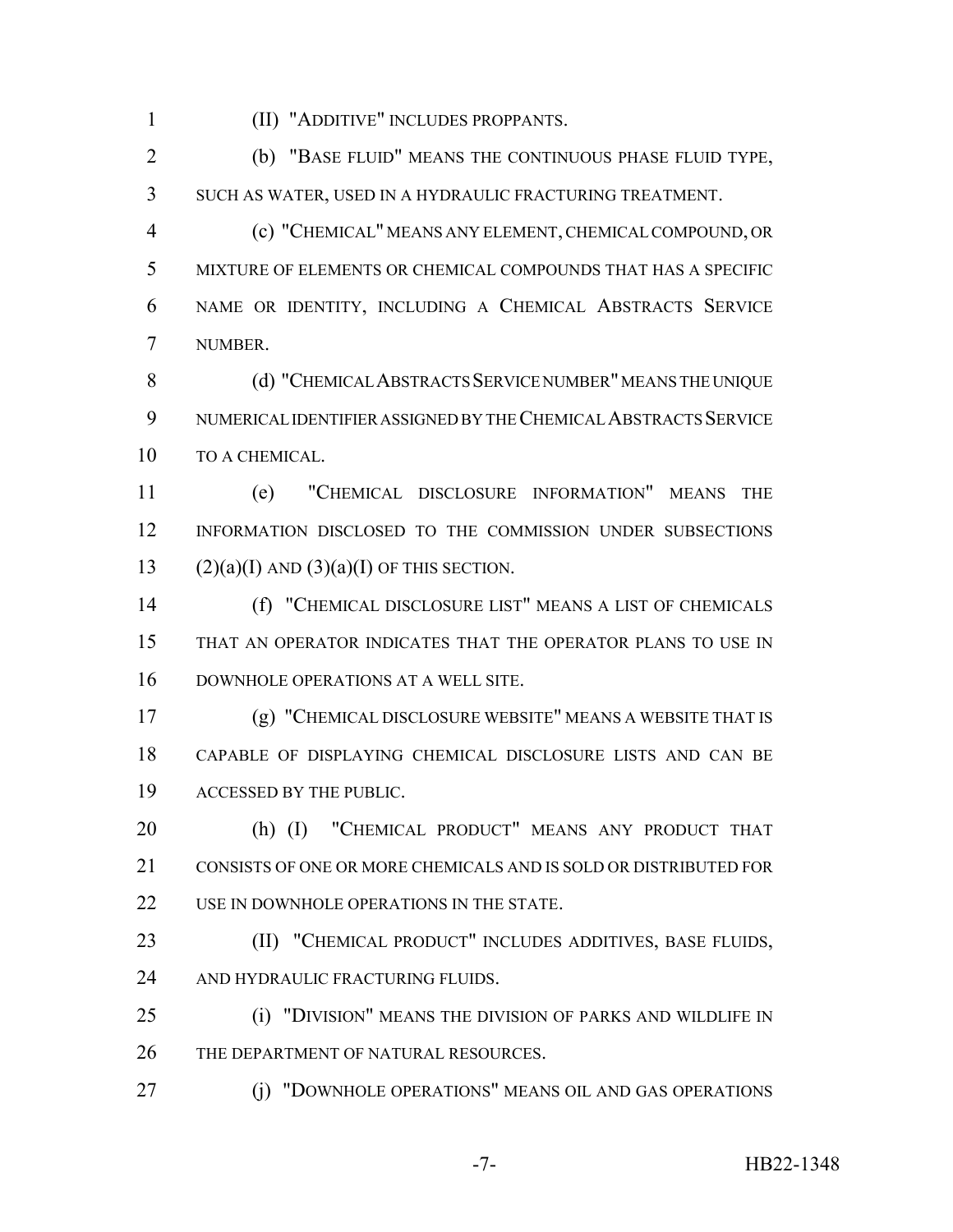THAT ARE CONDUCTED UNDERGROUND.

 (k) "HEALTH-CARE PROFESSIONAL" MEANS A PHYSICIAN, PHYSICIAN ASSISTANT, NURSE PRACTITIONER, REGISTERED NURSE, OR EMERGENCY MEDICAL SERVICE PROVIDER LICENSED OR CERTIFIED BY THE STATE.

 (l) "HIGH-PRIORITY HABITAT" MEANS HABITAT AREAS, AS IDENTIFIED BY THE DIVISION, WHERE MEASURES TO AVOID, MINIMIZE, OR MITIGATE ADVERSE IMPACTS TO WILDLIFE HAVE BEEN IMPLEMENTED OR ARE PLANNED TO BE IMPLEMENTED TO PROTECT BREEDING, NESTING, FORAGING, MIGRATING, OR OTHER WILDLIFE ACTIVITIES.

 (m) "HYDRAULIC FRACTURING FLUID" MEANS THE FLUID, INCLUDING ANY BASE FLUID AND ADDITIVES, USED TO PERFORM A HYDRAULIC FRACTURING TREATMENT.

 (n) "HYDRAULIC FRACTURING TREATMENT" MEANS ALL STAGES OF THE TREATMENT OF A WELL BY THE APPLICATION OF HYDRAULIC FRACTURING FLUID UNDER PRESSURE, WHICH TREATMENT IS EXPRESSLY DESIGNED TO INITIATE OR PROPAGATE FRACTURES IN AN UNDERGROUND GEOLOGIC FORMATION TO ENHANCE THE PRODUCTION OF OIL AND GAS.

 (o) "MANUFACTURER" MEANS THE PERSON OR ENTITY THAT MAKES, ASSEMBLES, OR OTHERWISE GENERATES A CHEMICAL PRODUCT OR WHOSE TRADE NAME IS AFFIXED TO A CHEMICAL PRODUCT.

 (p) "PERFLUOROALKYL AND POLYFLUOROALKYL SUBSTANCES" OR "PFAS CHEMICALS" HAS THE MEANING SET FORTH IN SECTION 25-5-1302 (7).

 (q) "PROPPANTS" MEANS MATERIALS INSERTED OR INJECTED INTO AN UNDERGROUND GEOLOGIC FORMATION DURING A HYDRAULIC FRACTURING TREATMENT THAT ARE INTENDED TO PREVENT FRACTURES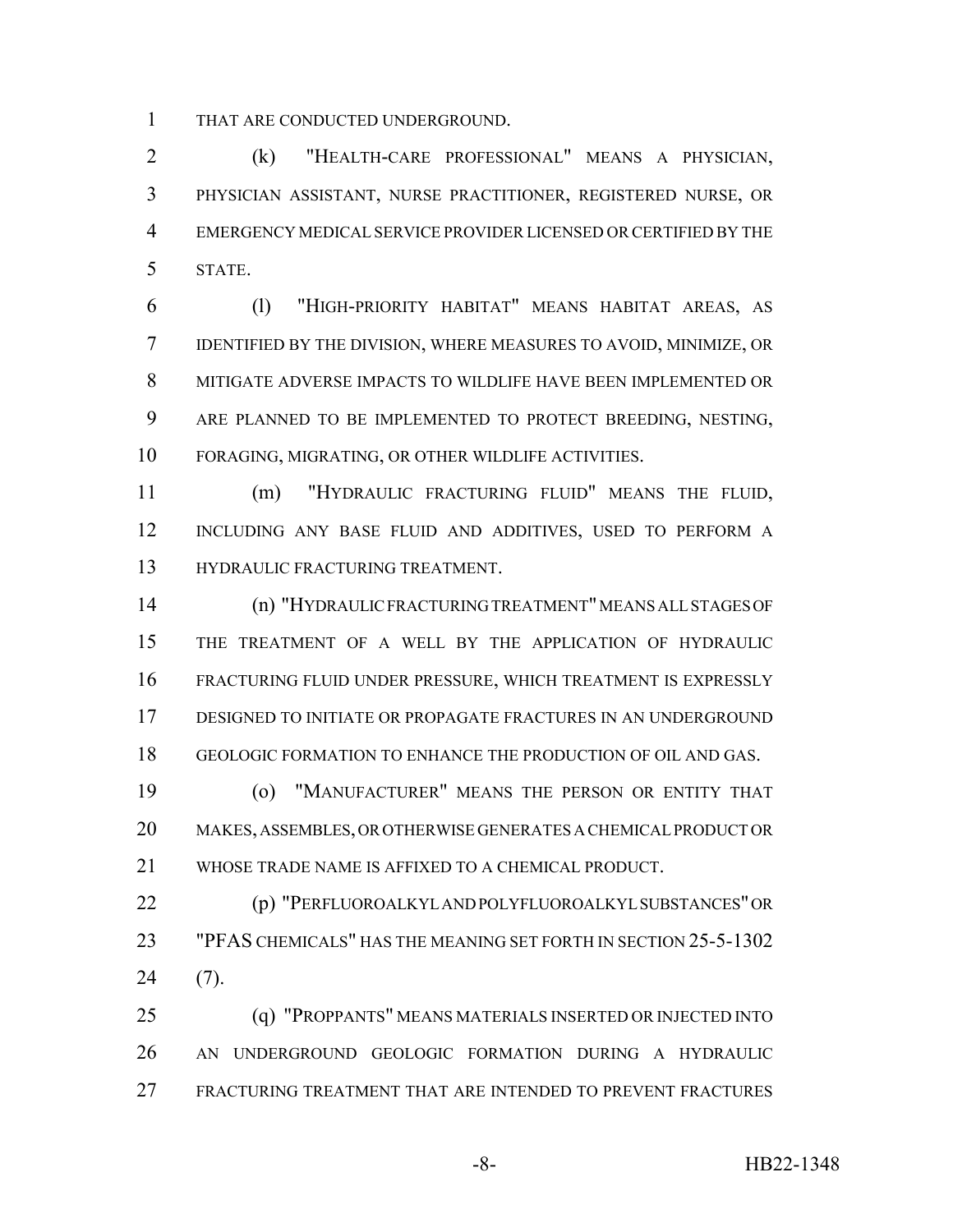FROM CLOSING.

 (r) "PUBLIC WATER SYSTEMS" HAS THE MEANING SET FORTH IN SECTION 25-1.5-201 (1).

 (s) "TRADE SECRET" MEANS THE WHOLE OR ANY PORTION OR PHASE OF ANY SCIENTIFIC OR TECHNICAL INFORMATION; DESIGN; PROCESS; PROCEDURE; FORMULA; IMPROVEMENT; CONFIDENTIAL BUSINESS OR FINANCIAL INFORMATION; LISTING OF NAMES, ADDRESSES, OR TELEPHONE NUMBERS; OR OTHER INFORMATION RELATING TO ANY BUSINESS OR PROFESSION THAT:

(I) IS SECRET AND OF VALUE; AND

 (II) FOR WHICH THE OWNER OF THE SECRET HAS TAKEN MEASURES TO PREVENT THE SECRET FROM BECOMING AVAILABLE TO PERSONS OTHER THAN THOSE SELECTED BY THE OWNER TO HAVE ACCESS FOR LIMITED PURPOSES.

 (t) "TYPE III AQUIFER" MEANS AN AQUIFER THAT CONSISTS OF UNCONSOLIDATED GEOLOGIC MATERIAL, INCLUDING ALLUVIAL, COLLUVIAL, OR OTHER CONSOLIDATED MATERIALS.

 (u) "WELL SITE" MEANS THE AREA THAT IS DIRECTLY DISTURBED DURING OIL AND GAS OPERATIONS.

 (2) **Manufacturer chemical disclosure information and declaration.** (a) ON AND AFTER JULY 31, 2023, AND SUBJECT TO 22 SUBSECTION (2)(b) OF THIS SECTION, A MANUFACTURER THAT SELLS OR DISTRIBUTES A CHEMICAL PRODUCT FOR USE IN DOWNHOLE OPERATIONS 24 IN THE STATE MUST:

- 25 (I) DISCLOSE TO THE COMMISSION:
- (A) THE TRADE NAME OF THE CHEMICAL PRODUCT;
- (B) A LIST OF THE NAMES AND CHEMICAL ABSTRACTS SERVICE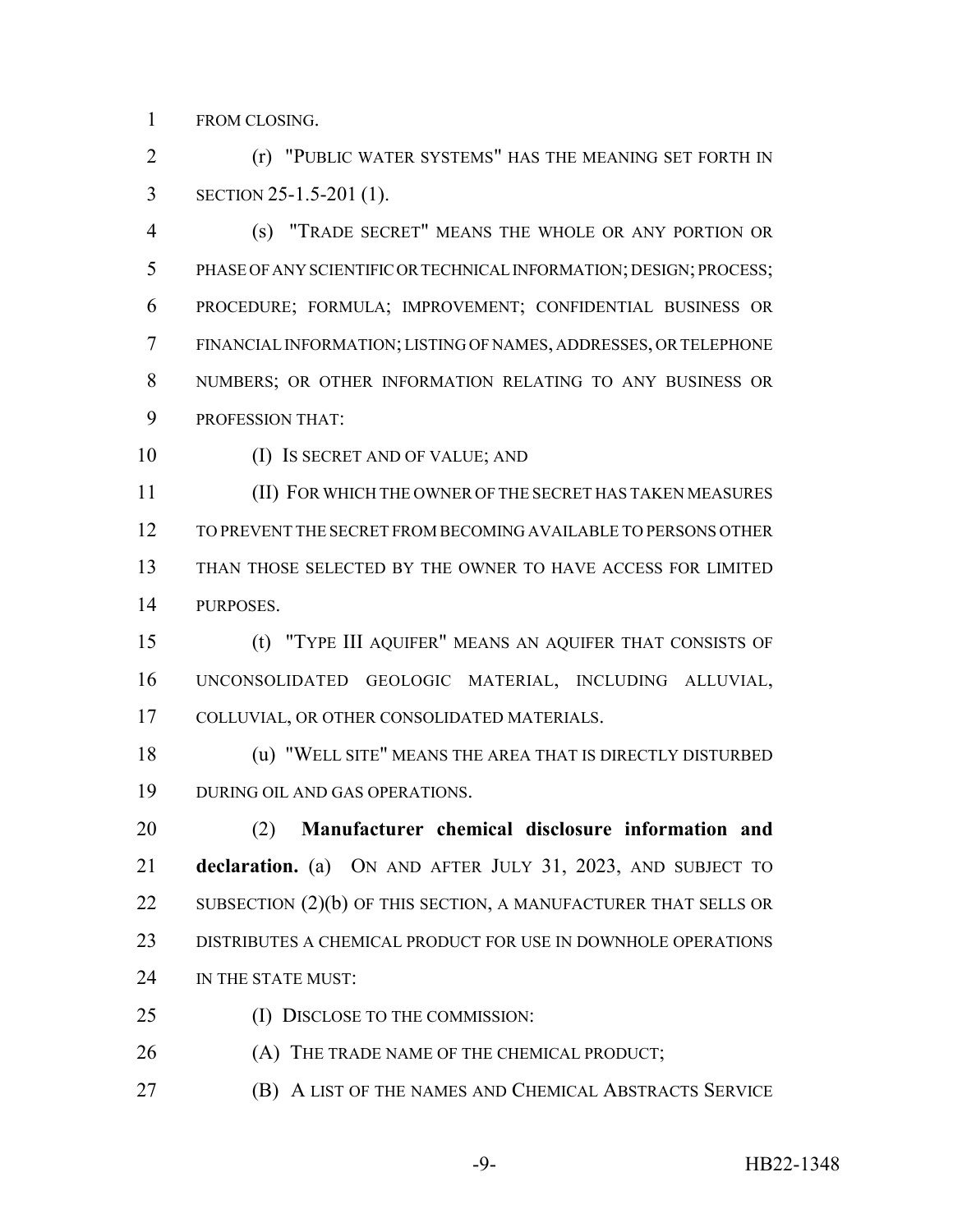1 NUMBERS OF EACH CHEMICAL USED IN THE CHEMICAL PRODUCT;

 (C) THE ESTIMATED AMOUNT OF EACH CHEMICAL USED IN THE CHEMICAL PRODUCT; AND

 (D) A DESCRIPTION OF THE INTENDED PURPOSE OF EACH CHEMICAL USED IN THE CHEMICAL PRODUCT; AND

 (II) PROVIDE A WRITTEN DECLARATION TO THE COMMISSION THAT THE CHEMICAL PRODUCT CONTAINS NO INTENTIONALLY ADDED PFAS CHEMICALS.

 (b) (I) (A) FOR MANUFACTURERS THAT WERE ALREADY SELLING OR DISTRIBUTING A CHEMICAL PRODUCT FOR USE IN DOWNHOLE 11 OPERATIONS IN THE STATE BEFORE JULY 31, 2023, THE INFORMATION AND 12 DECLARATION REQUIRED TO BE PROVIDED PURSUANT TO SUBSECTION (2)(a) OF THIS SECTION MUST BE PROVIDED TO THE COMMISSION AT LEAST 14 THIRTY DAYS BEFORE JULY 31, 2023.

 (B) THIS SUBSECTION (2)(b)(I) IS REPEALED, EFFECTIVE JULY 1, 2024.

 (II) FOR MANUFACTURERS THAT BEGIN TO SELL OR DISTRIBUTE A CHEMICAL PRODUCT FOR USE IN DOWNHOLE OPERATIONS IN THE STATE ON OR AFTER JULY 31,2023, THE INFORMATION AND DECLARATION REQUIRED 20 TO BE PROVIDED PURSUANT TO SUBSECTION (2)(a) OF THIS SECTION MUST BE PROVIDED TO THE COMMISSION AT LEAST THIRTY DAYS BEFORE THE MANUFACTURER BEGINS SELLING OR DISTRIBUTING THE CHEMICAL PRODUCT.

 (c) THE COMMISSION SHALL MAKE REASONABLE EFFORTS TO 25 ENSURE THAT THE INFORMATION AND DECLARATION REQUIRED TO BE 26 PROVIDED UNDER SUBSECTION (2)(a) OF THIS SECTION IS PROVIDED TO THE COMMISSION.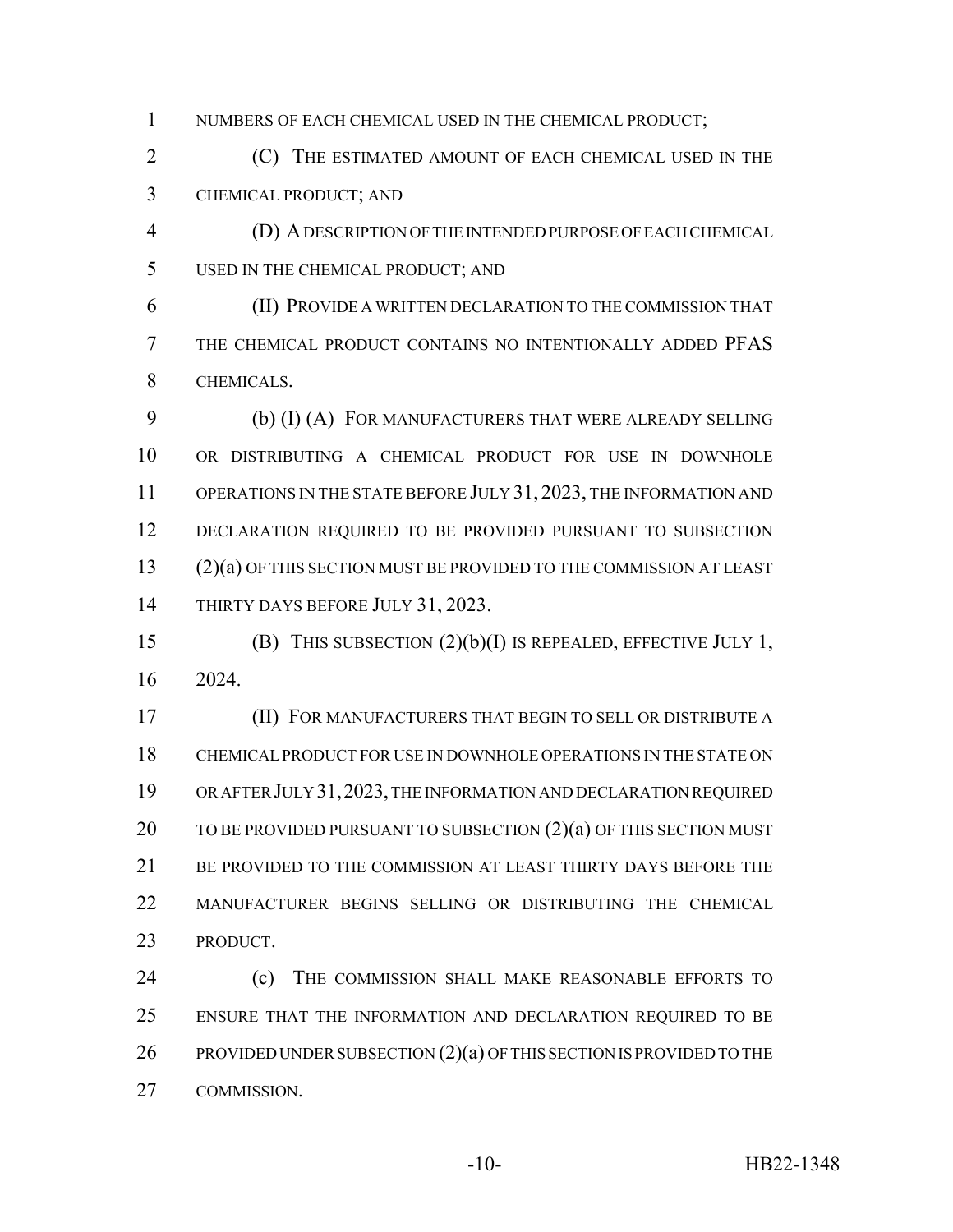(3) **Operator chemical disclosure information - declaration.** (a) ON AND AFTER JULY 31, 2023, AND SUBJECT TO SUBSECTION (3)(b) OF THIS SECTION, AN OPERATOR OF DOWNHOLE OPERATIONS USING A CHEMICAL PRODUCT MUST:

(I) DISCLOSE TO THE COMMISSION:

(A) THE DATE OF COMMENCEMENT OF DOWNHOLE OPERATIONS;

 (B) THE COUNTY OF THE WELL SITE WHERE DOWNHOLE OPERATIONS ARE BEING OR WILL BE CONDUCTED;

 (C) THE UNIQUE NUMERICAL IDENTIFIER ASSIGNED BY THE AMERICAN PETROLEUM INSTITUTE TO THE WELL WHERE DOWNHOLE OPERATIONS ARE BEING OR WILL BE CONDUCTED; AND

 (D) THE TRADE NAMES AND QUANTITIES OF ANY CHEMICAL PRODUCTS THE OPERATOR PLANS TO USE IN DOWNHOLE OPERATIONS; AND (II) PROVIDE A WRITTEN DECLARATION TO THE COMMISSION THAT 15 THE CHEMICAL PRODUCT CONTAINS NO INTENTIONALLY ADDED PFAS CHEMICALS.

 (b) (I) (A) FOR A DOWNHOLE OPERATION THAT COMMENCED 18 BEFORE JULY 31, 2023, AND THAT WILL BE ONGOING ON JULY 31, 2023, THE INFORMATION AND DECLARATION REQUIRED TO BE PROVIDED 20 PURSUANT TO SUBSECTION (3)(a) OF THIS SECTION MUST BE PROVIDED TO THE COMMISSION AT LEAST SEVENTY-FIVE DAYS BEFORE JULY 31, 2023. **(B)** THIS SUBSECTION  $(3)(b)(I)$  IS REPEALED, EFFECTIVE JULY 1,

2024.

 (II) FOR A DOWNHOLE OPERATION THAT COMMENCES ON OR AFTER 25 JULY 31, 2023, THE INFORMATION AND DECLARATION REQUIRED TO BE 26 PROVIDED PURSUANT TO SUBSECTION  $(3)(a)$  OF THIS SECTION MUST BE PROVIDED TO THE COMMISSION AT LEAST SEVENTY-FIVE DAYS BEFORE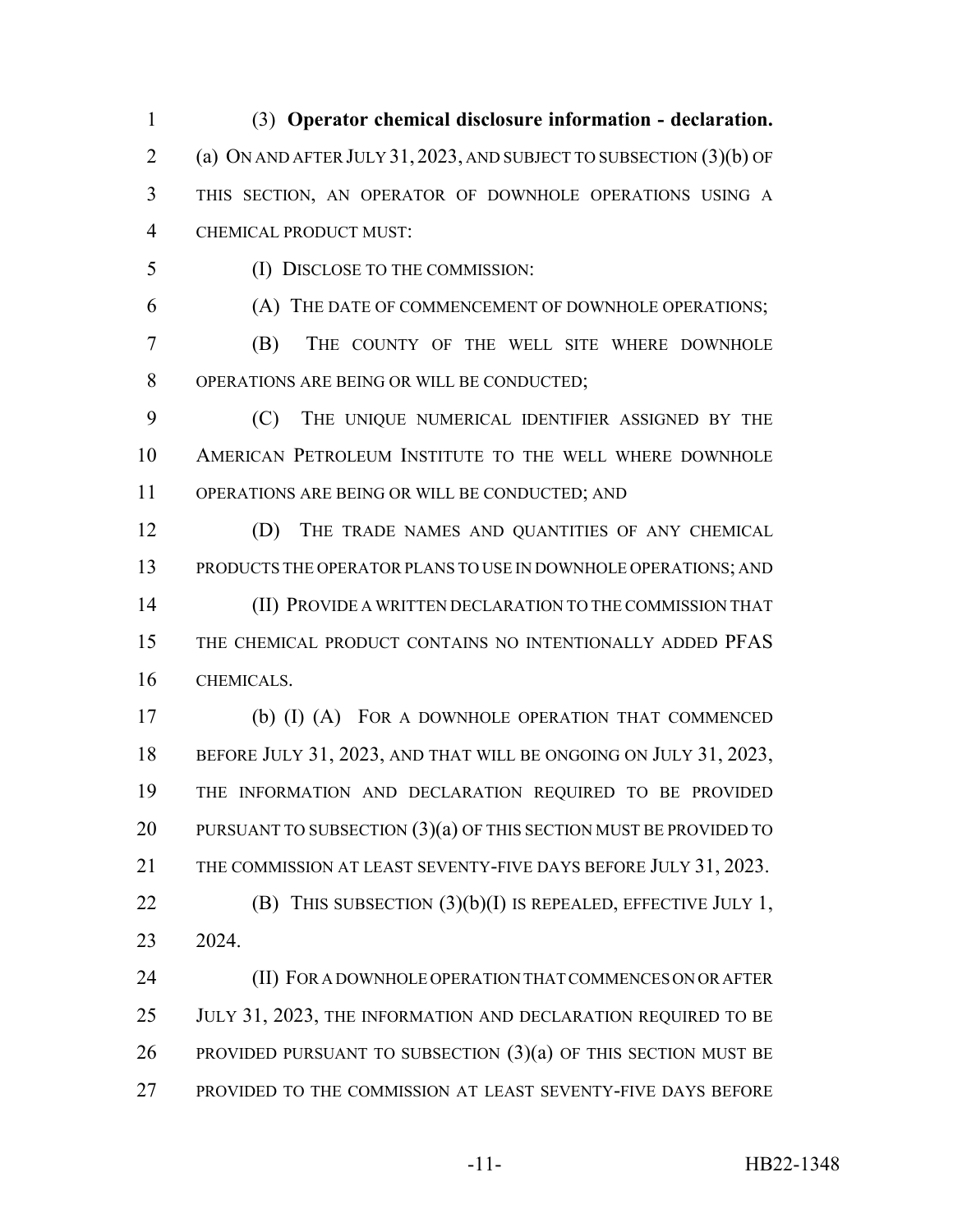COMMENCEMENT OF THE DOWNHOLE OPERATION.

 (c) THE COMMISSION SHALL MAKE REASONABLE EFFORTS TO ENSURE THAT THE INFORMATION AND DECLARATION REQUIRED TO BE PROVIDED UNDER SUBSECTION (3)(a) OF THIS SECTION IS PROVIDED TO THE COMMISSION.

 (4) **Change in chemical disclosure information.** IF THERE IS A CHANGE IN THE INFORMATION PROVIDED UNDER SUBSECTION (2)(a)(I) OR (3)(a)(I) OF THIS SECTION, THE MANUFACTURER OR OPERATOR MUST SUBMIT THE CHANGE TO THE COMMISSION WITHIN THIRTY DAYS AFTER THE DATE THE MANUFACTURER OR OPERATOR FIRST KNEW OF THE CHANGE.

 (5) **Chemical disclosure lists.** (a) THE COMMISSION SHALL USE THE CHEMICAL DISCLOSURE INFORMATION TO CREATE A CHEMICAL DISCLOSURE LIST FOR EACH APPLICABLE WELL SITE.

 (b) THE COMMISSION SHALL INCLUDE IN THE CHEMICAL DISCLOSURE LIST:

 (I) AN ALPHABETICAL LIST OF THE NAMES AND CHEMICAL ABSTRACTS SERVICE NUMBERS OF EACH CHEMICAL THAT WILL BE USED IN DOWNHOLE OPERATIONS AT THE WELL SITE; AND

 (II) THE TOTAL ESTIMATED AMOUNT OF EACH CHEMICAL THAT AN OPERATOR PLANS TO USE IN DOWNHOLE OPERATIONS AT THE WELL SITE.

 (c) THE COMMISSION SHALL NOT INCLUDE IN THE CHEMICAL 22 DISCLOSURE LIST:

 (I) THE TRADE NAME OF A CHEMICAL PRODUCT USED IN DOWNHOLE OPERATIONS AT THE WELL SITE; OR

 (II) THE TOTAL AMOUNT OF A CHEMICAL IN A CHEMICAL PRODUCT. 26 (d) NO LATER THAN SEVEN DAYS AFTER AN OPERATOR MAKES THE 27 DISCLOSURES REQUIRED UNDER SUBSECTION (3) OF THIS SECTION, THE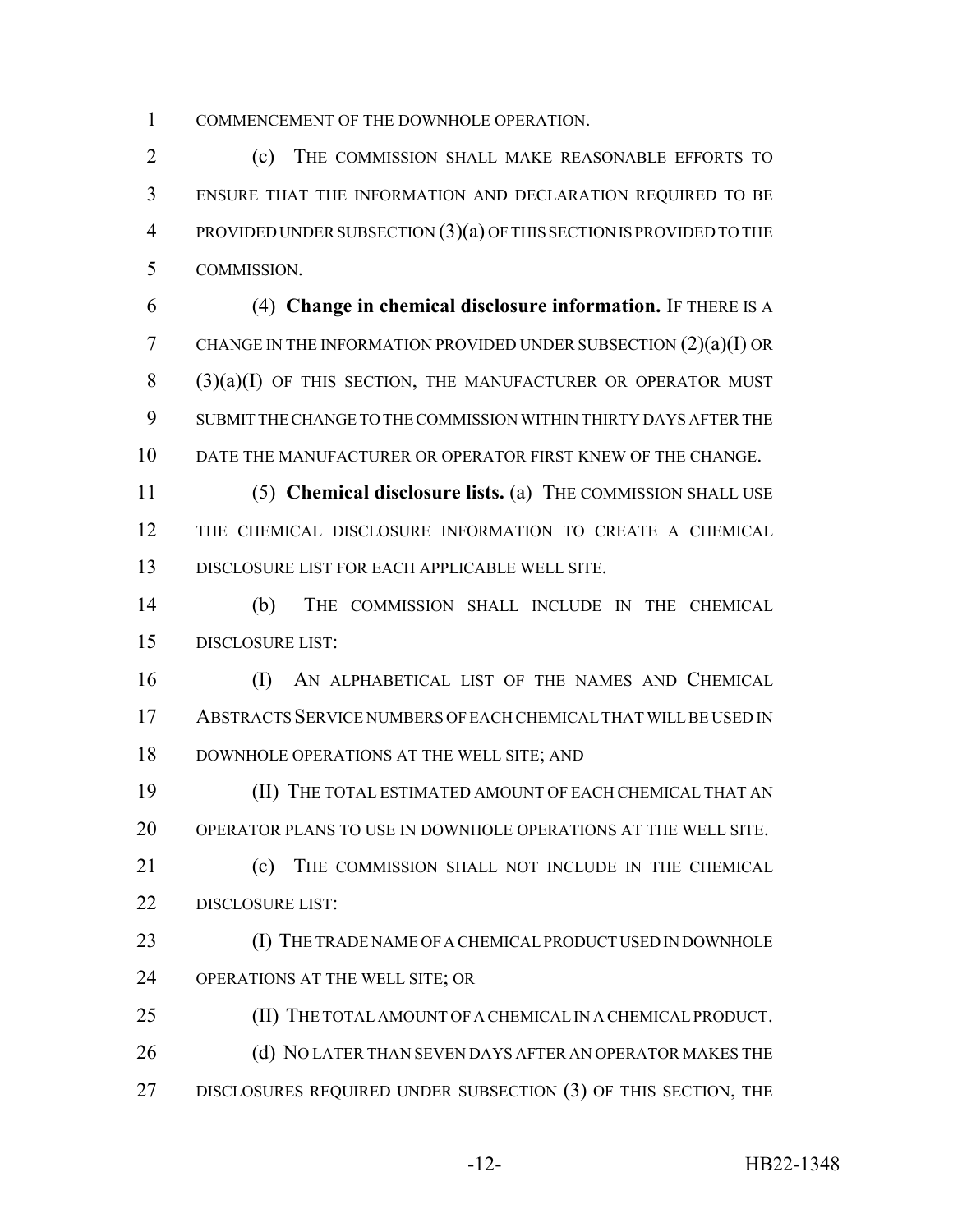COMMISSION SHALL:

 (I) POST THE CHEMICAL DISCLOSURE LIST ON THE CHEMICAL DISCLOSURE WEBSITE AND INCLUDE THE DATE OF THE SUBMISSION OF THE CHEMICAL DISCLOSURE LIST TO THE COMMISSION IN THE POST; AND (II) PROVIDE THE CHEMICAL DISCLOSURE LIST TO THE OPERATOR OF THE APPLICABLE WELL. (e) THE COMMISSION SHALL: (I) POST AN UPDATED CHEMICAL DISCLOSURE LIST IF THERE ARE ANY NOTIFICATIONS RECEIVED FROM A MANUFACTURER OR OPERATOR UNDER SUBSECTION (4) OF THIS SECTION AND INCLUDE THE DATE OF THE 11 NOTIFICATION BY THE MANUFACTURER OR OPERATOR IN THE POST; AND (II) ENSURE THAT: (A) ALL CHEMICAL DISCLOSURE LISTS AND UPDATED CHEMICAL DISCLOSURE LISTS REMAIN VIEWABLE BY THE PUBLIC; (B) THE CHEMICAL DISCLOSURE WEBSITE IS SEARCHABLE BY CHEMICAL, DATE OF SUBMISSION OR UPDATE OF A CHEMICAL DISCLOSURE LIST, NAME AND ADDRESS OF THE OPERATOR, AND COUNTY OF THE WELL SITE; AND (C) THE CHEMICAL DISCLOSURE WEBSITE ALLOWS MEMBERS OF THE PUBLIC TO DOWNLOAD CHEMICAL DISCLOSURE LISTS IN AN ELECTRONIC, DELIMITED FORMAT. (6) **Community notification.** (a) ON OR BEFORE JULY 31, 2023, 23 AND SUBJECT TO SUBSECTION (6)(b) OF THIS SECTION, AN OPERATOR 24 SHALL PROVIDE THE CHEMICAL DISCLOSURE LIST TO: (I) ALL PARTIES THAT: **(A) ARE LOCATED WITHIN TWO THOUSAND SIX HUNDRED FORTY** FEET OF THE WELL SITE; AND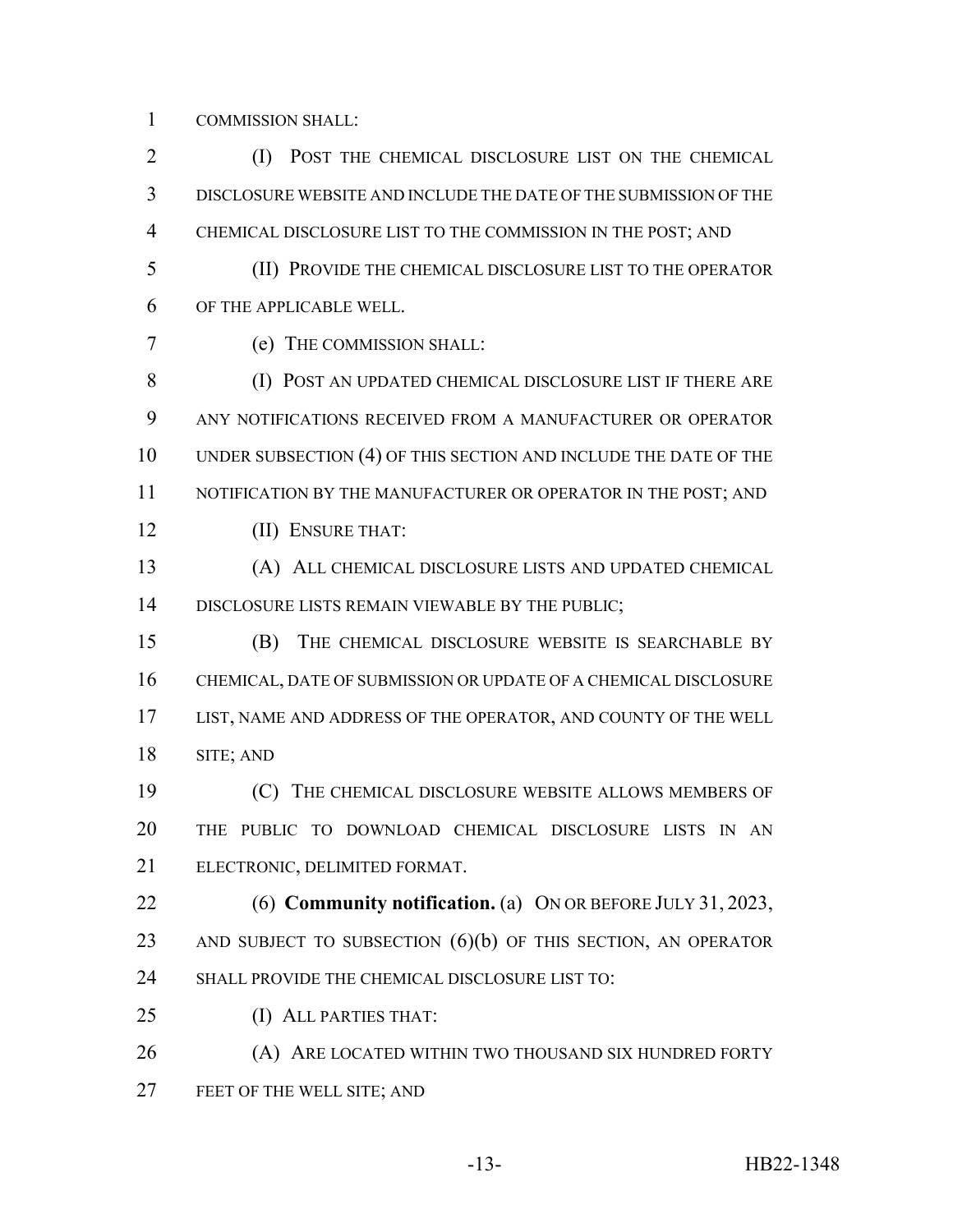(B) THE OPERATOR IS REQUIRED BY RULE TO NOTIFY OF THE DETERMINATION MADE BY THE DIRECTOR OF THE COMMISSION THAT AN OIL AND GAS DEVELOPMENT PLAN IS COMPLETE;

 (II) THE ADMINISTRATOR OF ANY PUBLIC WATER SYSTEM THAT OPERATES:

 (A) A SURFACE WATER PUBLIC WATER SYSTEM INTAKE THAT IS LOCATED FIFTEEN STREAM MILES OR LESS DOWNSTREAM FROM THE WELL SITE;

 (B) A GROUNDWATER UNDER THE DIRECT INFLUENCE OF A SURFACE WATER PUBLIC WATER SYSTEM SUPPLY WELL WITHIN TWO THOUSAND SIX HUNDRED FORTY FEET OF THE WELL SITE; AND

 (C) A PUBLIC WATER SYSTEM SUPPLY WELL COMPLETED IN A TYPE 13 III AQUIFER WITHIN TWO THOUSAND SIX HUNDRED FORTY FEET OF THE WELL SITE; AND

(III) THE DIVISION IF:

 (A) THERE IS A HIGH-PRIORITY HABITAT AREA WITHIN ONE MILE OF THE WELL SITE; OR

 (B) THERE IS A STATE WILDLIFE AREA, AS DEFINED IN SECTION 33-1-102 (42), OR A STATE PARK OR RECREATION AREA WITHIN TWO THOUSAND SIX HUNDRED FORTY FEET OF THE WELL SITE.

 (b) (I) (A) FOR A DOWNHOLE OPERATION THAT COMMENCED BEFORE JULY 31, 2023, AND THAT WILL BE ONGOING ON JULY 31, 2023, THE CHEMICAL DISCLOSURE LIST MUST BE DISCLOSED BY THE OPERATOR 24 IN ACCORDANCE WITH SUBSECTION  $(6)(a)$  of this section at LEAST SIXTY DAYS BEFORE JULY 31, 2023.

26 (B) THIS SUBSECTION  $(6)(b)(I)$  IS REPEALED, EFFECTIVE JULY 1, 2024.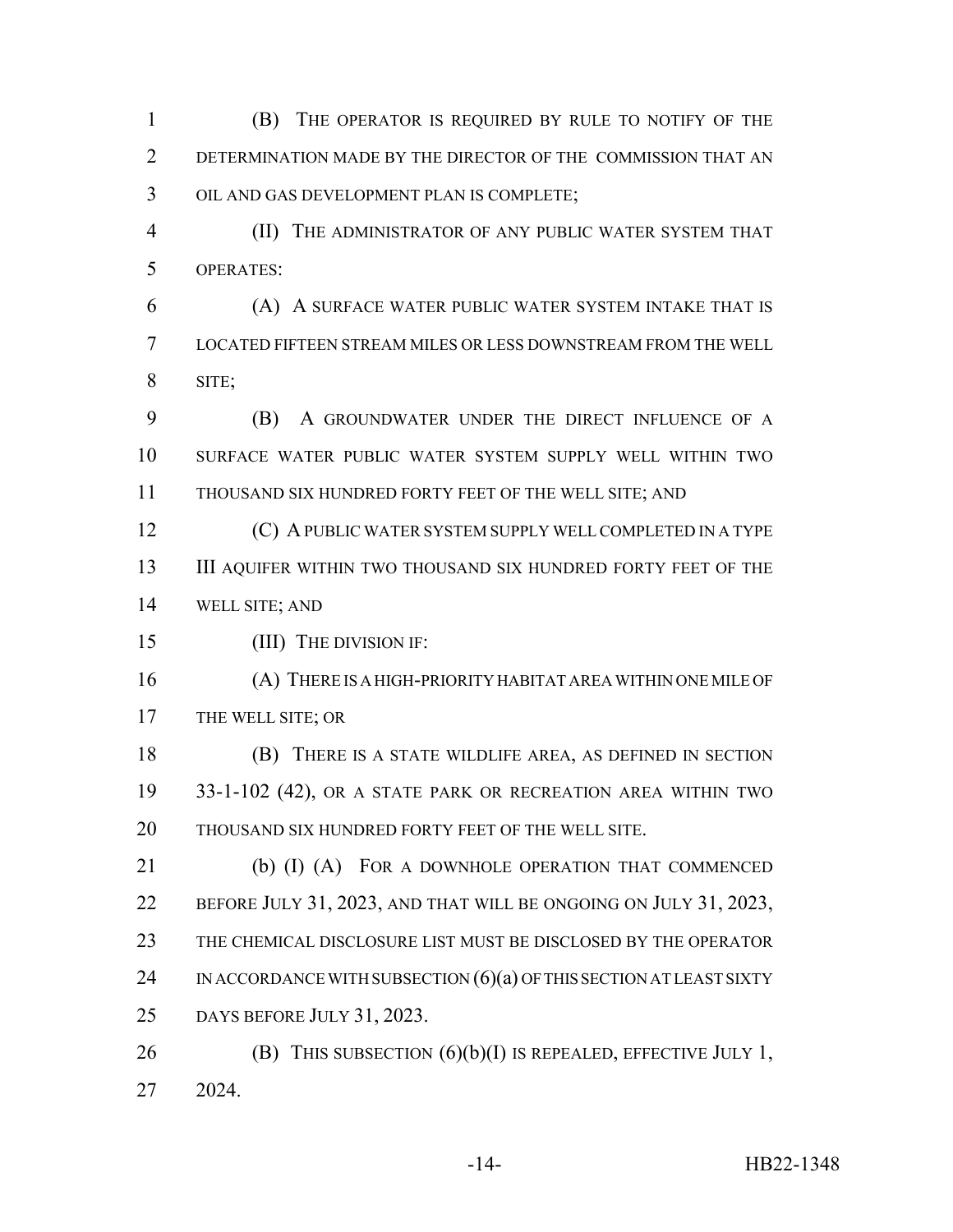(II) FOR A DOWNHOLE OPERATION THAT COMMENCES ON OR AFTER JULY 31, 2023, THE CHEMICAL DISCLOSURE LIST MUST BE DISCLOSED IN ACCORDANCE WITH SUBSECTION (6)(a) OF THIS SECTION AT LEAST SIXTY DAYS BEFORE THE COMMENCEMENT OF THE DOWNHOLE OPERATION.

- (7) **Trade secret claims.** (a) IF A MANUFACTURER BELIEVES THAT ANY INFORMATION THE MANUFACTURER IS REQUIRED TO DISCLOSE UNDER 7 SUBSECTION  $(2)(a)(I)$  OF THIS SECTION IS A TRADE SECRET AND SHOULD NOT BE INCLUDED IN A CHEMICAL DISCLOSURE LIST, THE MANUFACTURER SHALL FILE A TRADE SECRET CLAIM WITH THE COMMISSION AND PROVIDE THE COMMISSION WITH A WRITTEN DESCRIPTION OF:
- (I) THE EXTENT THAT THE INFORMATION COVERED BY THE TRADE SECRET CLAIM IS KNOWN BY:
- (A) THE MANUFACTURER'S EMPLOYEES;
- (B) PERSONS INVOLVED IN THE MANUFACTURER'S BUSINESS; AND
- (C) PERSONS OUTSIDE OF THE MANUFACTURER'S BUSINESS;
- 16 (II) MEASURES TAKEN BY THE MANUFACTURER TO PROTECT THE 17 SECRECY OF THE INFORMATION COVERED BY THE TRADE SECRET CLAIM; 18 (III) THE VALUE OF THE INFORMATION COVERED BY THE TRADE SECRET CLAIM TO THE MANUFACTURER AND THE MANUFACTURER'S
- COMPETITORS; AND
- **IV)** THE AMOUNT OF EFFORT AND MONEY SPENT BY THE MANUFACTURER IN DEVELOPING THE INFORMATION COVERED BY THE 23 TRADE SECRET CLAIM.
- (b) NOTWITHSTANDING ANY LAW TO THE CONTRARY, THE COMMISSION SHALL NOT PROTECT THE NAMES OR CHEMICAL ABSTRACTS SERVICE NUMBERS OF ANY CHEMICAL AS A TRADE SECRET.
- (c) IF THE COMMISSION DETERMINES THAT A TRADE SECRET CLAIM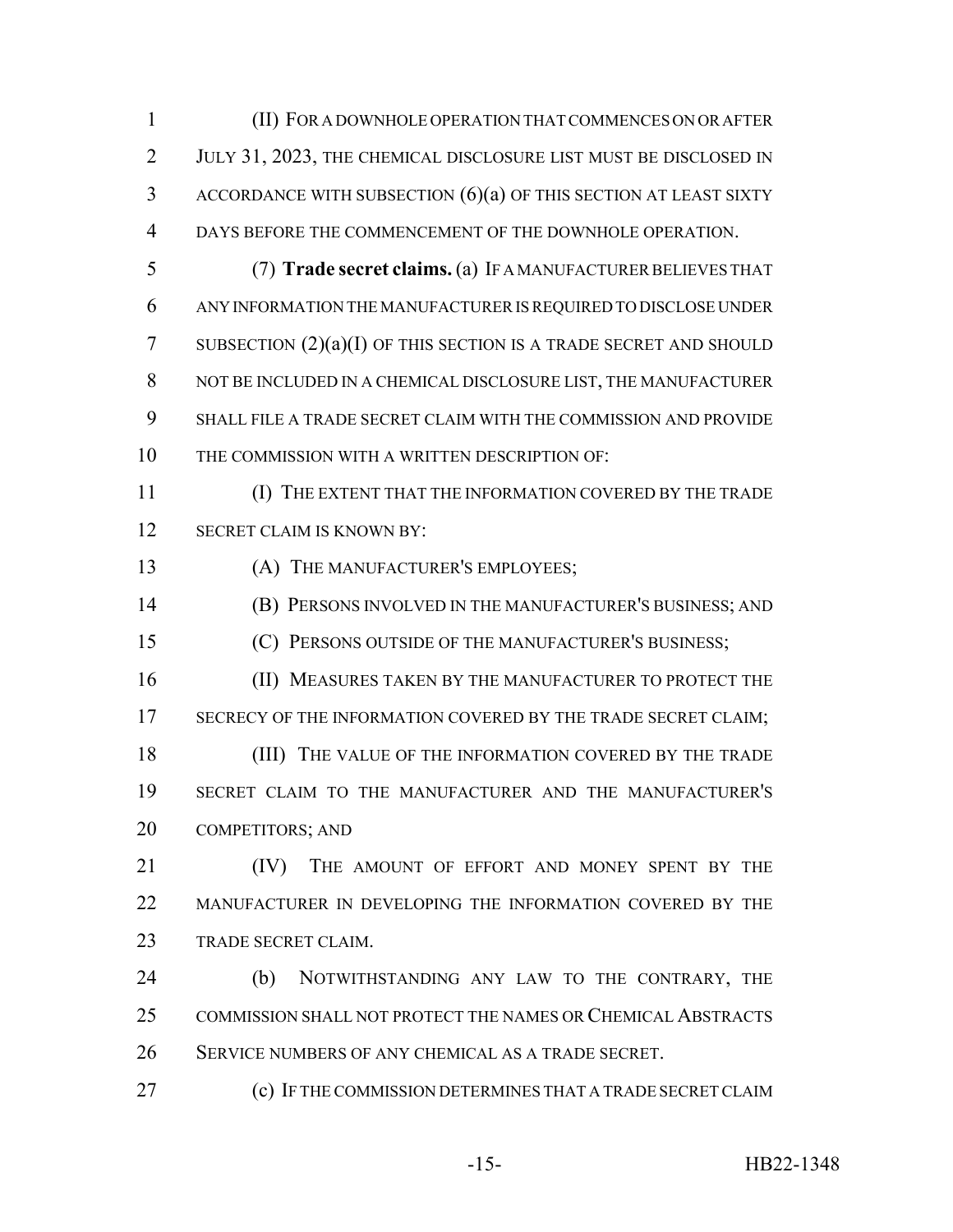1 FILED UNDER SUBSECTION  $(7)(a)$  of this section is incomplete, the 2 COMMISSION SHALL NOTIFY THE MANUFACTURER BY CERTIFIED MAIL. THE MANUFACTURER HAS THIRTY DAYS AFTER RECEIVING THE COMMISSION'S WRITTEN NOTICE TO PROVIDE ANY MISSING INFORMATION TO THE COMMISSION.

 (d) THE COMMISSION SHALL DETERMINE WITHIN THIRTY DAYS AFTER A MANUFACTURER'S TRADE SECRET CLAIM FILED UNDER SUBSECTION (7)(a) OF THIS SECTION IS COMPLETE WHETHER THE INFORMATION COVERED BY THE TRADE SECRET CLAIM CONSTITUTES A TRADE SECRET.

 (e) IF THE COMMISSION DETERMINES THAT THE INFORMATION COVERED BY THE TRADE SECRET CLAIM CONSTITUTES A TRADE SECRET:

**(I)** THE COMMISSION SHALL NOT INCLUDE THE INFORMATION IN ANY APPLICABLE CHEMICAL DISCLOSURE LIST; AND

 (II) THE COMMISSION MAY DISCLOSE THE INFORMATION ONLY IN 16 ACCORDANCE WITH SUBSECTION (8) OF THIS SECTION.

 (f) IF THE COMMISSION DETERMINES THAT THE INFORMATION COVERED BY THE TRADE SECRET CLAIM DOES NOT CONSTITUTE A TRADE SECRET, THE COMMISSION SHALL:

**(I) NOTIFY THE MANUFACTURER BY CERTIFIED MAIL OF THE** COMMISSION'S DETERMINATION; AND

**(II)** INCLUDE THE INFORMATION IN ANY APPLICABLE CHEMICAL DISCLOSURE LIST UNLESS THE MANUFACTURER OBTAINS FROM A COURT OF 24 COMPETENT JURISDICTION:

 (A) A DECLARATORY JUDGMENT STATING THAT THE INFORMATION 26 IS SUBJECT TO PROTECTION FROM PUBLIC DISCLOSURE; OR

(B) A PRELIMINARY INJUNCTION PROHIBITING DISCLOSURE OF THE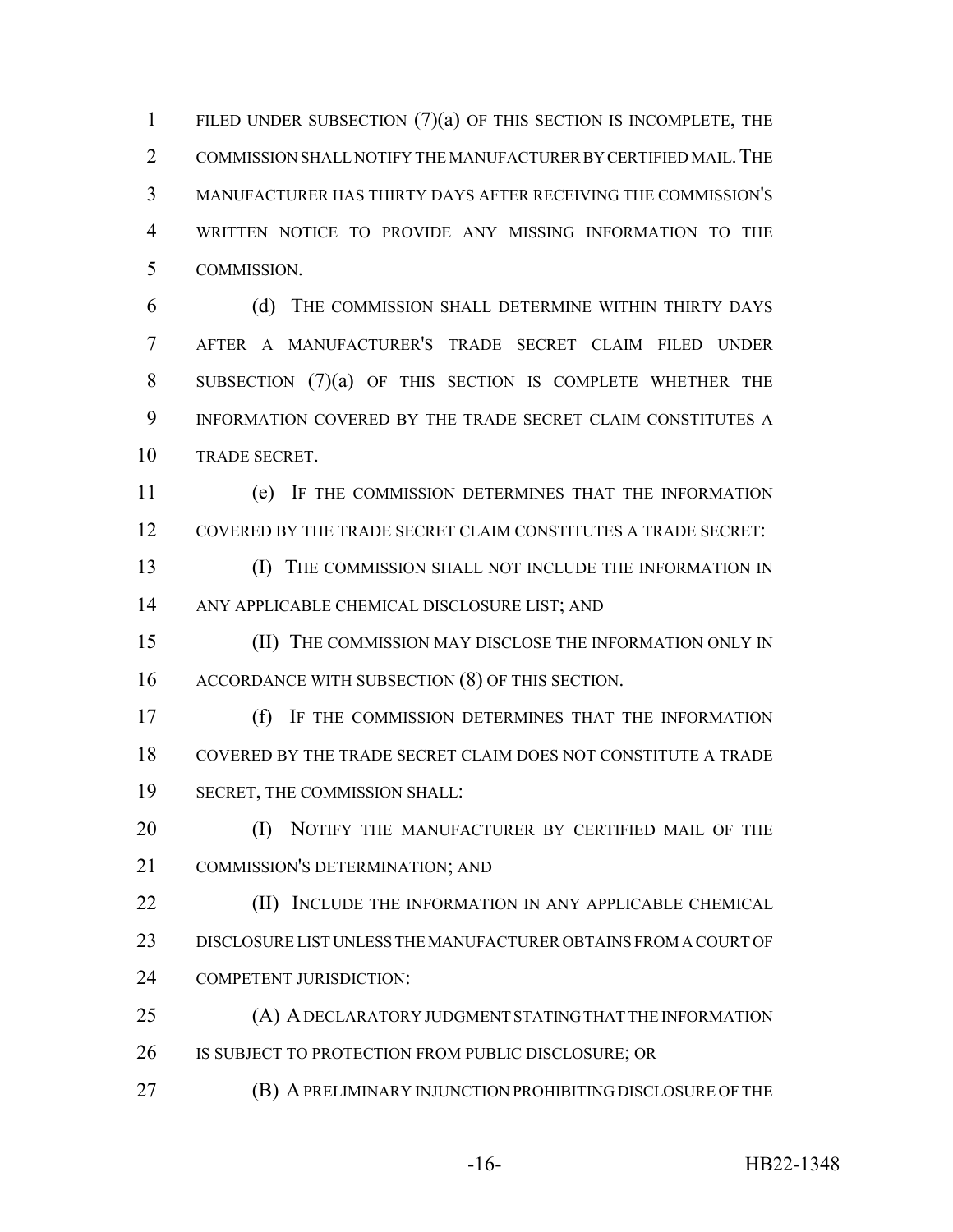1 INFORMATION TO THE PUBLIC.

 (g) THE MANUFACTURER SHALL PROVIDE NOTICE TO THE COMMISSION OF ANY COURT ORDER RECEIVED PURSUANT TO SUBSECTION 4 (8)( $f$ )(II) OF THIS SECTION.

 (h) NOTWITHSTANDING ANY LAW TO THE CONTRARY, NOTHING IN THIS SUBSECTION (7) ALLOWS A MANUFACTURER TO REFUSE TO DISCLOSE TO THE COMMISSION THE INFORMATION REQUIRED TO BE DISCLOSED 8 UNDER SUBSECTION  $(2)(a)(I)$  OF THIS SECTION.

 (8) **Disclosure of chemical disclosure information to state agencies, health-care professionals, and scientists.** (a) ON OR BEFORE 11 JULY 31, 2023, THE COMMISSION SHALL PROMULGATE RULES SETTING FORTH STANDARDS FOR THE DISCLOSURE OF CHEMICAL DISCLOSURE INFORMATION TO:

 (I) AN OFFICER OR EMPLOYEE OF THE UNITED STATES, THE STATE, OR A LOCAL GOVERNMENT IN CONNECTION WITH THE OFFICER'S OR EMPLOYEE'S OFFICIAL DUTIES;

 (II) CONTRACTORS OF THE UNITED STATES, THE STATE, OR A LOCAL GOVERNMENT IF THE COMMISSION DETERMINES THAT DISCLOSURE OF THE CHEMICAL DISCLOSURE INFORMATION IS NECESSARY FOR:

20 (A) SATISFACTORY PERFORMANCE OF A CONTRACT WITH THE UNITED STATES, THE STATE, OR A LOCAL GOVERNMENT; OR

**(B)** THE PROTECTION OF PUBLIC HEALTH AND SAFETY;

23 (III) A HEALTH-CARE PROFESSIONAL IN THE EVENT OF AN 24 EMERGENCY OR TO DIAGNOSE OR TREAT A PATIENT; AND

 (IV) IN ORDER TO PROTECT PUBLIC HEALTH AND SAFETY, A PERSON WHO IS:

(A) EMPLOYED IN THE FIELD OF PUBLIC HEALTH IN A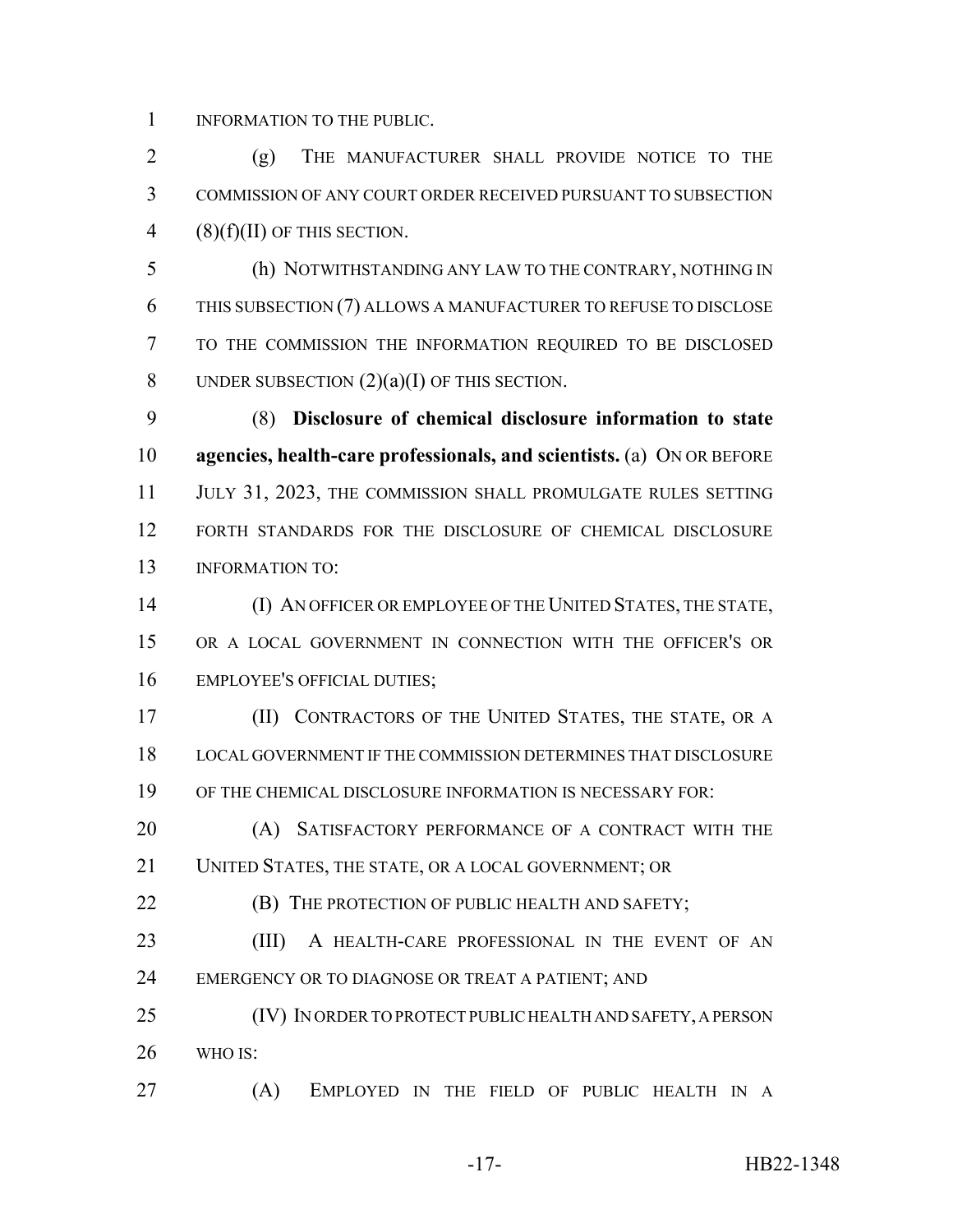GOVERNMENTAL OR HEALTH-CARE AGENCY; OR

 (B) A SCIENTIST OR RESEARCHER EMPLOYED BY AN INSTITUTION OF HIGHER EDUCATION WHO IS STUDYING THE ENVIRONMENTAL OR HEALTH IMPACTS OF CHEMICAL PRODUCTS.

5 (b) A PERSON DESCRIBED IN SUBSECTION  $(8)(a)(IV)$  OF THIS SECTION MUST SUBMIT A WRITTEN STATEMENT OF NEED TO THE COMMISSION TO RECEIVE CHEMICAL DISCLOSURE INFORMATION. THE WRITTEN STATEMENT OF NEED, AT A MINIMUM, MUST:

 (I) IDENTIFY THE SPECIFIC CHEMICAL DISCLOSURE INFORMATION 10 THAT IS SOUGHT BY THE PERSON; AND

 (II) DESCRIBE THE REASON THAT DISCLOSURE OF THE SPECIFIC CHEMICAL DISCLOSURE INFORMATION IS NECESSARY FOR PUBLIC HEALTH OR RESEARCH PURPOSES.

 (c) A HEALTH-CARE PROFESSIONAL DESCRIBED IN SUBSECTION (8)(a)(III) OF THIS SECTION MAY SHARE THE CHEMICAL DISCLOSURE INFORMATION WITH OTHER PERSONS, INCLUDING WITH THE PATIENT AND OTHER HEALTH-CARE PROFESSIONALS, AS MAY BE PROFESSIONALLY NECESSARY TO DIAGNOSE OR TREAT A PATIENT, EXCEPT AS PROHIBITED UNDER APPLICABLE FEDERAL OR STATE LAW.

 (9) **Reporting to the general assembly.** (a) (I) THE COMMISSION SHALL PREPARE AN ANNUAL REPORT THAT INCLUDES:

**(A) A LIST OF THE CHEMICALS USED IN DOWNHOLE OPERATIONS IN** 23 THE STATE IN THE PRIOR CALENDAR YEAR;

 (B) AN APPROXIMATE AMOUNT OF EACH CHEMICAL USED IN 25 DOWNHOLE OPERATIONS IN THE STATE IN THE PRIOR CALENDAR YEAR;

26 (C) A DESCRIPTION OF THE CONCENTRATION OF THE USE OF EACH CHEMICAL IN AREAS THROUGHOUT THE STATE IN THE PRIOR CALENDAR